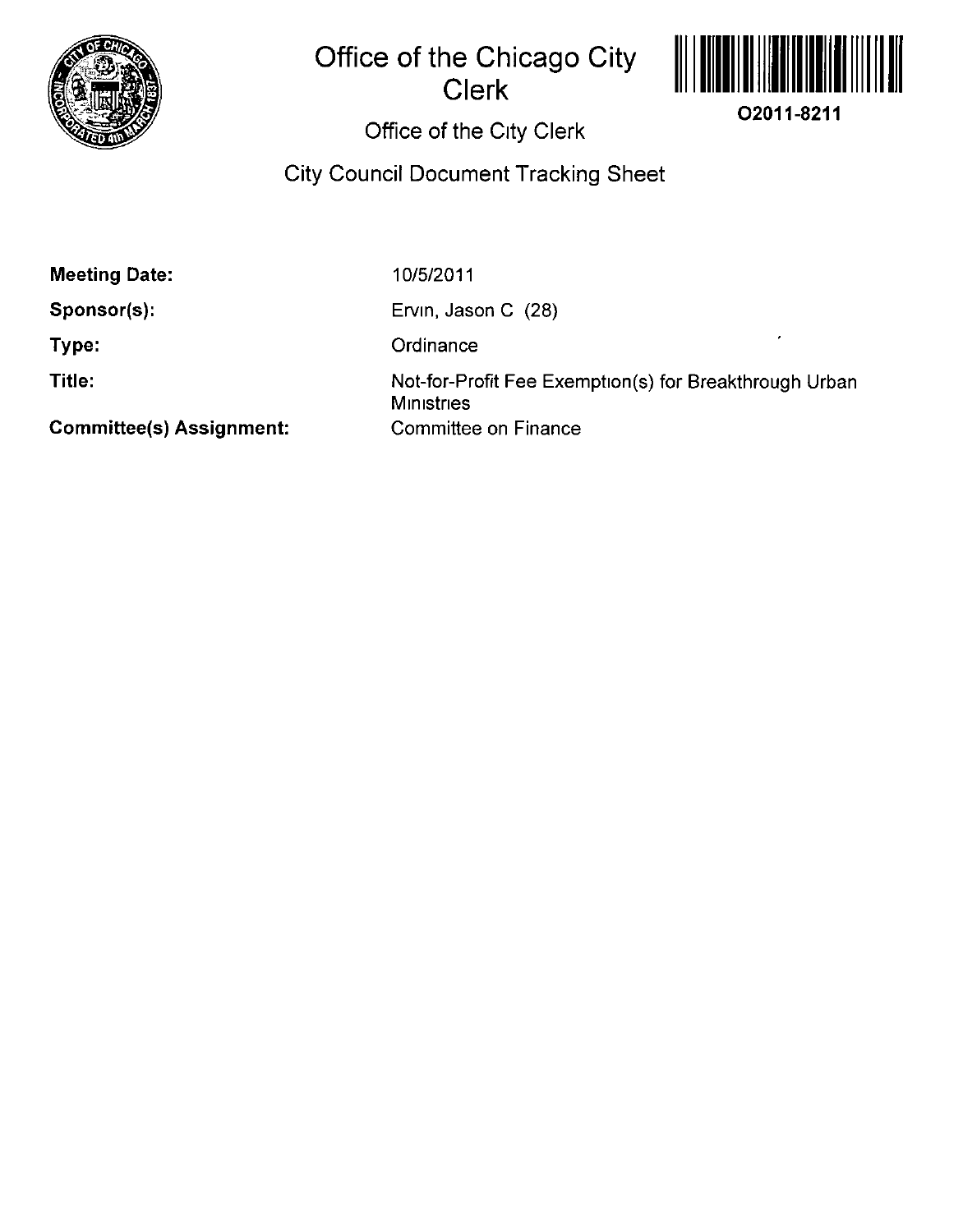France

### BE IT ORDAINED BY THE CITY COUNCIL OF THE CITY OF CHICAGO:

隆

**SECTION 1.** That the Commissioner of Buildings, the Executive Director of Construction and Permits, the Director of Business Affairs & Licensing, the Commissioner of Transportation, the Commissioner of Streets and Sanitation, the Commissioner of Environment, the Commissioner of Fire, the Director of Revenue, and the Commissioner of Water Management, are hereby authorized and directed to issue all necessary permits including all onsite water/sewer inspection fees, all water/sewer plan review fees. Department of Construction and Permits Plan Review Permit and Inspection Fees, Building Permit, Zoning Construction/Architectural/Structural Internal, Plumbing, H.V.A.C., Water for Construction, Smoke Abatement, Electrical Permit: Service and Wiring, Elevator Permit, Fencing Permit, Fees for the review of building plans for compliance with accessibility codes by the Mayor's Office for People with Disabilities imposed by Section 13-32-310(2) of the Municipal Code of Chicago, Department of Water Management Tap Fees, Cut and Seal Fees, Permit (connection) and Inspection Fees, Sealing Permit Fees, Department of Transportation Street Opening Fees, Driveway Permit Fees, Use of Public Way Fees, Department of Revenue, Licenses to Occupy the Public Way pursuant to Chapter 10-28 of the Chicago Municipal Code, Lost Revenue Fees for Parking Meters, Department of Streets & Sanitation, Bureau of Electricity Fees for Removal and Replacement of Light Poles (Including Bases) – all free of charge, notwithstanding other ordinances of the City of Chicago to the contrary,

### **Breakthrough Urban Ministries** To: 402 N St Louis **Chicago, Illinois**

#### The FamilyPlex Project, 3211 W. Carroll Ave For: Their premises known as:

Said building(s) and all appurtenances thereto shall be used exclusively for charitable, not-for-profit purposes and shall not be leased or otherwise used with a view to profit, and the work thereon shall be done in accordance with plans submitted and all of the appropriate provisions of the Municipal Code of the City of Chicago and departmental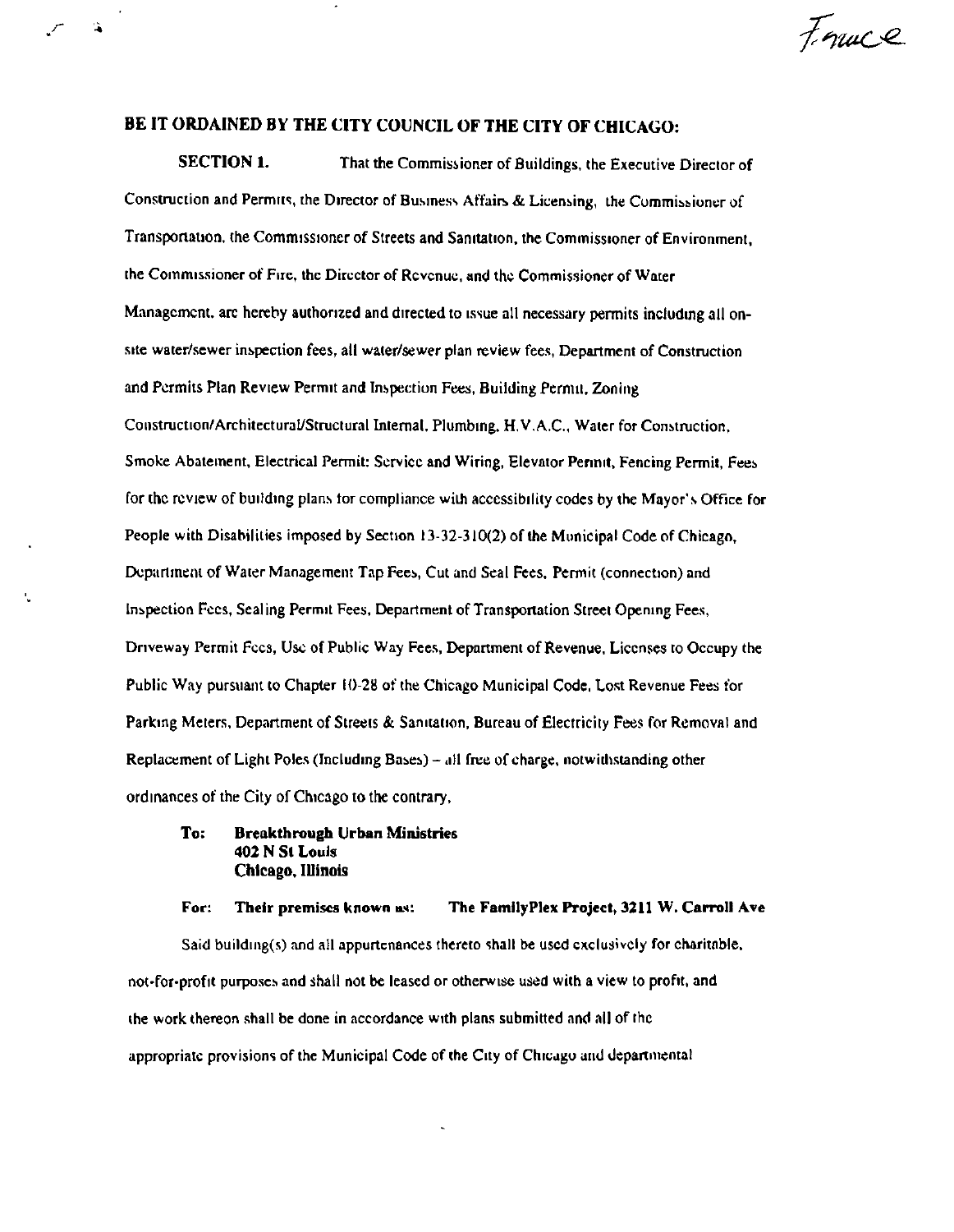requirements of various departments of the City of Chicago, and said building(s) and all appurtenances thereto shall be constructed and maintained so that they shall comply in all respects with the requirements of the appropriate provisions of the Municipal Code of the City of Chicago for the issuance of all necessary permits.

SECTION 2. This ordinance shall take effect and be in force from and after its

passage.

Alderman Jason Ervin, Ward 28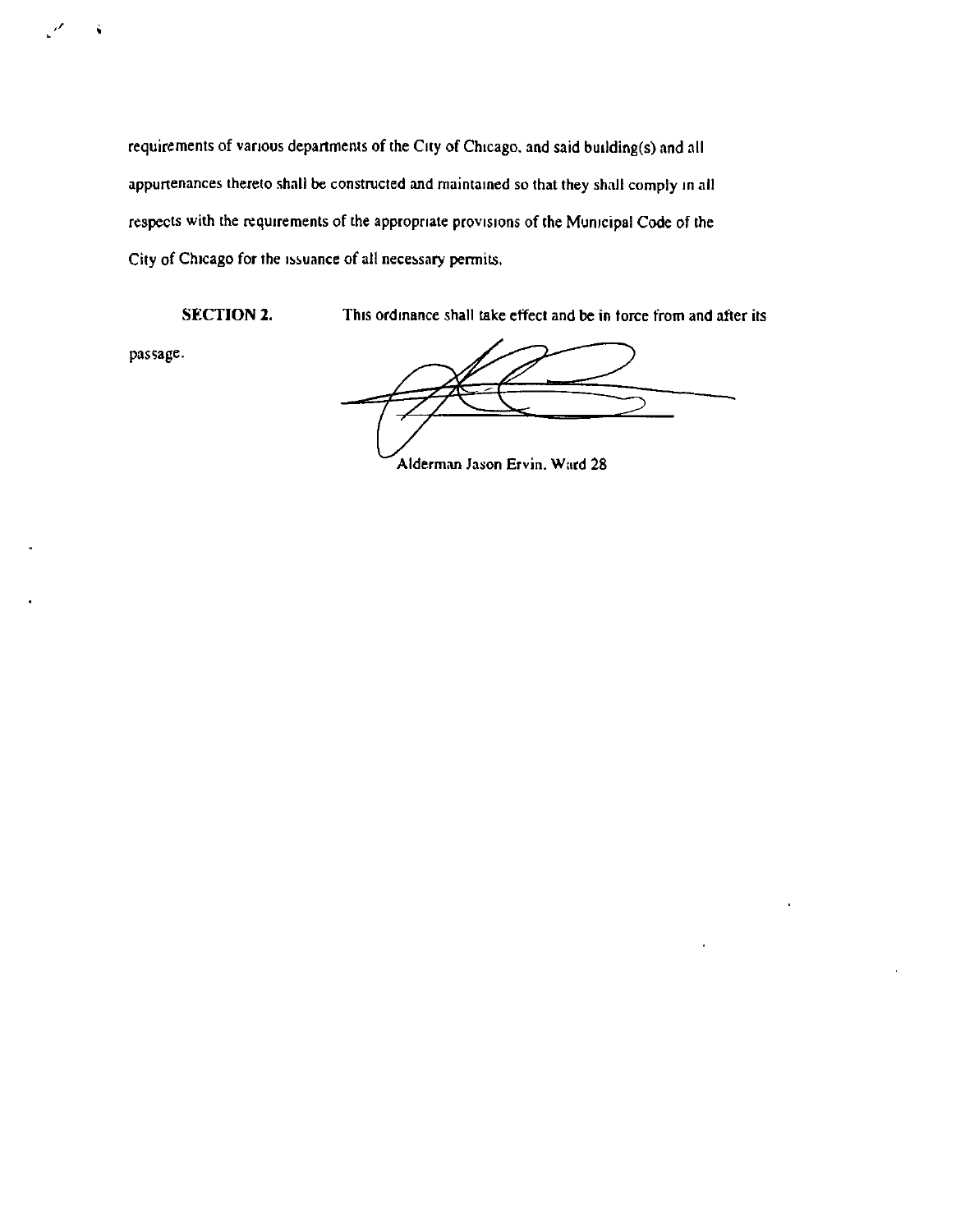## **EXHIBIT A**

### **REQUESTED FEE WAIVERS**

- 1. Department of Construction and Permits Waiver of Plan Review Permit and Inspection Fees
	- A. Buildmg Permit:

Zoning Construction/Architectural/Structural Internal Plumbing H.V.A.C. Water for Construction Smoke Abatement

- B. Electrical Permit: Service and Wiring
- C. Elevator Permit
- D Fencing Permit
- E. Fees for the review of building plans for compliance with accessibility codes by the Mayor's Office for People with Disabilities imposed by Section 13-32-310(2) of the Municipal Code of Chicago
- II, Department of Water Management
	- A. Tap Fees
	- B. Cut and Seal Fees
	- C. Permit (connection) and hispection Fees
	- D. Sealing Permit Fees
- UI. Department of Transportation
	- A. Street Opening Fees
	- B. Driveway Permit Fees
	- C. Use of Public Way Fees
- 1V. Department of Revenue
	- A. Licenses to Occupy the Public Way pursuant to Chapter 10-28 of the Chicago Municipal Code
	- B. Lost Revenue Fees for Parking Meters
- V, Department of Streets & Sanitation
	- A. Bureau of Electricity Fees for Removal and Replacement of Light Poles (Including Bases)

ູ້

 $\tilde{\mathbf{a}}$